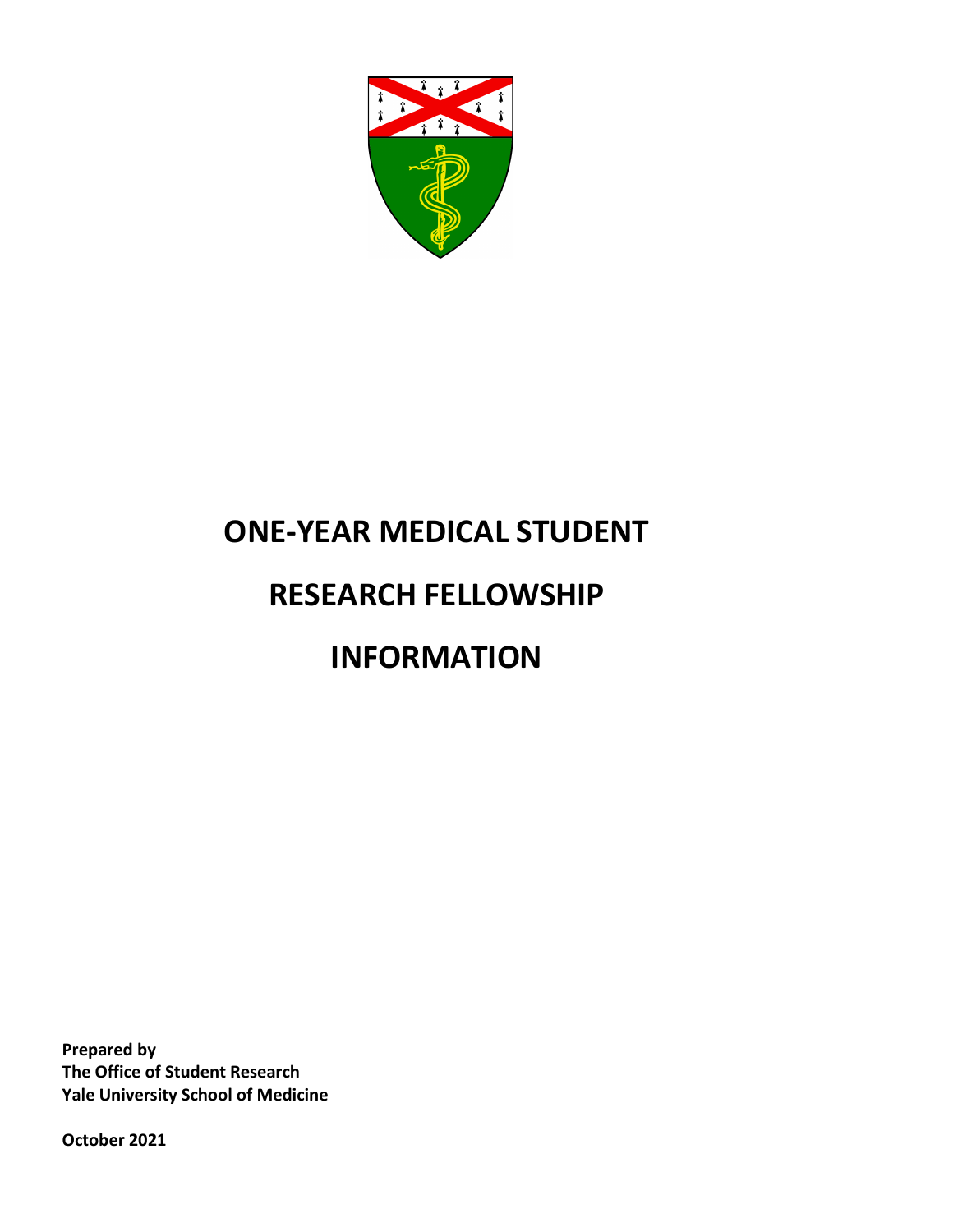Associate Deans, Office of Student Research

The Office of Student Research was established to assist students with the planning, implementation and completion of research leading to a thesis. This office provides three types of stipend support for student investigators. These are: 1) Summer Research Stipends, 2) Short-Term Student Research Stipends, and 3) One- Year Medical Student Research Fellowships. The School encourages many students to consider a fifth year of medical school and devote it exclusively to research training. Drs. Chaudhry and Herzog are available, by appointment, to advise and assist students in these applications.

#### **Nancy Angoff, MD, MPH, MEd Email: [nancy.angoff@yale.edu](mailto:nancy.angoff@yale.edu)**

Professor; Associate Dean of Student Affairs

Dean Angoff is speaking about the benefits of engaging in full time research during the fifth year of medical school. Note, as of November 1, 2021, please cc. Dr. John Francis on inquiries regarding a 5<sup>th</sup> year at [john.francis@yale.edu.](mailto:john.francis@yale.edu)

**Ryan Borg Email: ryan.borg@yale.edu**

Program Manager, IMPACT, Yale School of Public Health

Ryan Borg is the representative at Yale School of Public Health for the [Global Health Equity](http://ghes.berkeley.edu/)  [Scholars Fellowship](http://ghes.berkeley.edu/) and is available to speak with students interested in this opportunity.

### **Lloyd Cantley, MD Email: [lloyd.cantley@yale.edu](mailto:lloyd.cantley@yale.edu)**

C.N.H. Long Professor of Medicine (Nephrology), Professor of Cellular and Molecular Biology, and Codirector of Education, Yale Center for Clinical Investigation

Dr. Cantley is the Scientific Contact for the Yale Center for Clinical Investigation (YCCI) Multidisciplinary Predoctoral Training Program. This program is a one-year fellowship opportunity for predoctoral students in Medicine, Nursing, Public Health and Engineering who are engaged in translational research and committed to team science that crosses disciplinary boundaries.

**Daniel Greif, MD Email: daniel.greif@yale.edu**

Associate Professor of Medicine (Cardiology)

Dr. Grief is Assistant Professor of Medicine (Cardiology) and a previous recipient of the Sarnoff Fellowship. He is the YSM Sarnoff representative and available to answer questions regarding the Sarnoff Fellowship.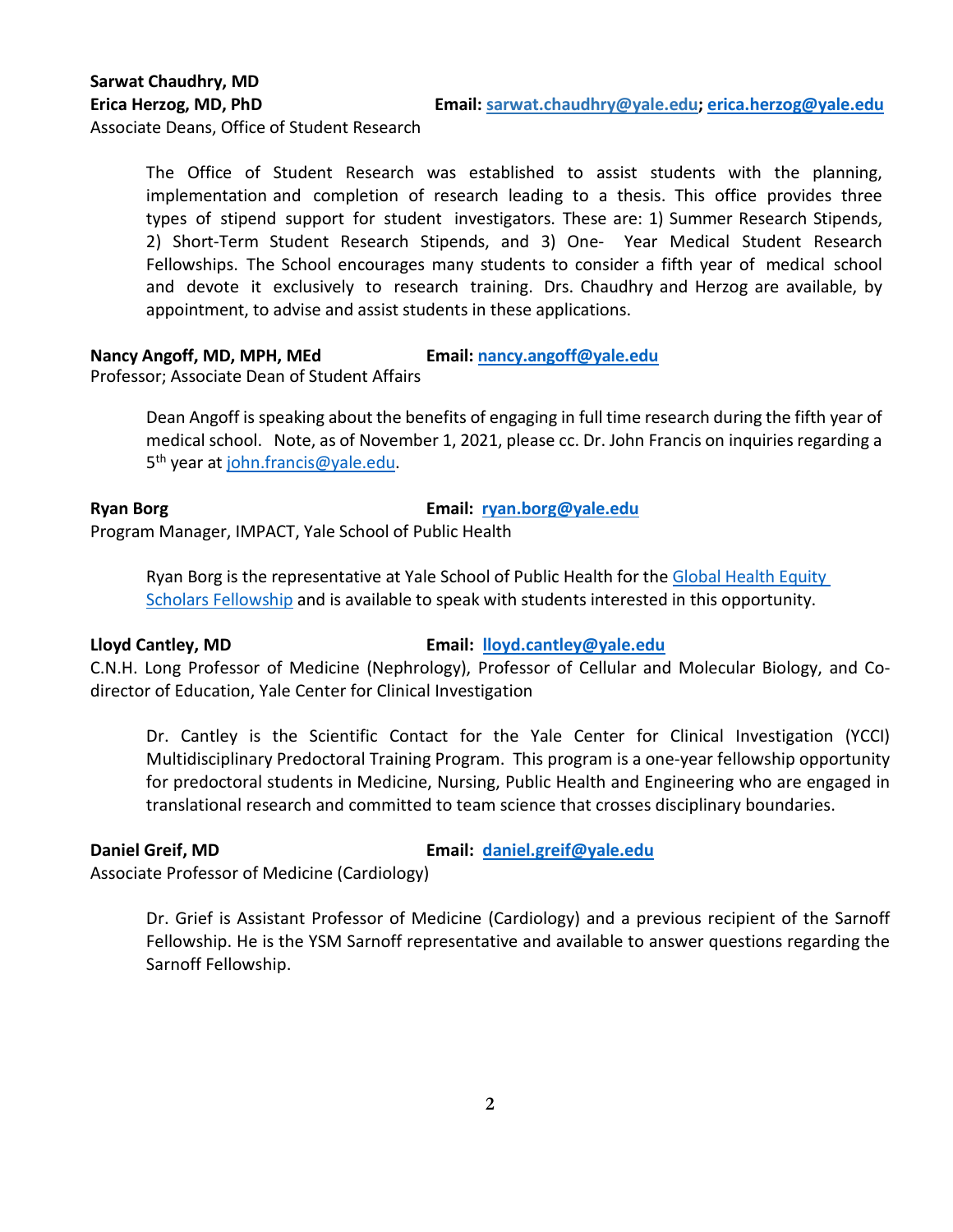# Director of Financial Aid, YSM

N'Kenge Haines is the Director of Financial Aid at Yale School of Medicine. She is available to speak to students interested in a fully-funded fifth year about any implications to their financial aid package.

**Robert Harper-Mangels, PhD Email: [robert.harper-mangels@yale.edu](mailto:robert.harper-mangels@yale.edu)**

Assistant Dean, Graduate School

Robert Harper-Mangels is the Assistant Dean and Fulbright Program Adviser for Yale Graduate School of Arts and Sciences and Professional School students.

**Sheela Shenoi, MD, MPH Email: [sheela.shenoi@yale.edu](mailto:sheela.shenoi@yale.edu)** Assistant Professor of Medicine (AIDS), Yale School of Medicine

Dr. Shenoi is an Assistant Professor of Medicine in Infectious Diseases, and a previous recipient of Fogarty (now known as the Global Health Equity Scholars) and Fulbright awards, who conducts clinical research in South Africa, Liberia, and Ukraine. She is available to discuss opportunities for global health research. The Yale Endowed/Sponsored Fellowships (Gardner, Gershon, & Hirsch) are also available to support international work.

### **Serena Spudich, MD, MA Email: serena.spudich@yale.edu**

Gilbert H. Glaser Professor of Neurology; Division Chief, Neurological Infections & Global Neurology; Codirector, Center for Neuroepidemiology and Clinical Neurological Research

Dr. Spudich is a previous recipient of the Sarnoff Fellowship and is available by email to interested students.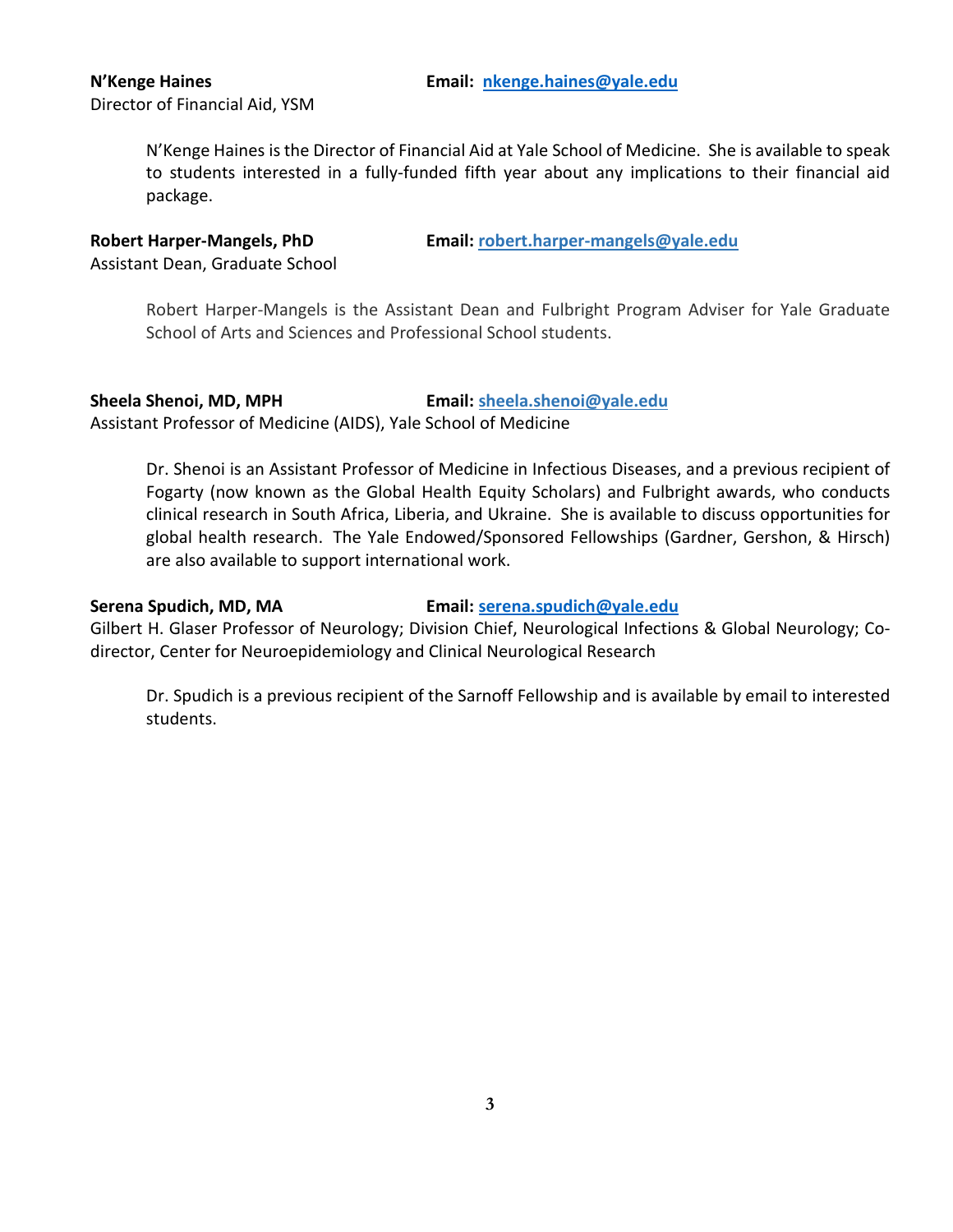# **Overview of One-Year Medical Student Research Fellowships**

Approximately 25-35 students per year receive competitive one-year medical student research fellowships funded by various sources through separate applications arranged by the Office of Student Research. The stipends vary from \$25,836 to \$37,000 per year. Sources of funding are as follows:

**1. American Heart Association: Founders Affiliate Medical Student Research Program** The American Heart Association Health Sciences Student Research Program is designed to encourage advanced health science students to consider a career in cardiovascular research. For further information see: [https://www.heart.org/en/affiliates/founders-affiliate-student](https://www.heart.org/en/affiliates/founders-affiliate-student-research-opportunities)[research-opportunities](https://www.heart.org/en/affiliates/founders-affiliate-student-research-opportunities)

### **2. American Heart Association: Predoctoral Fellowship**

To enhance the integrated research and clinical training of promising students who are matriculated in pre-doctoral or clinical health professional degree training programs and who intend careers as scientists, physician-scientists or other clinician-scientists, or related careers aimed at improving global cardiovascular health.

Electronic submission to Grants@Heart:

[https://professional.heart.org/professional/ResearchPrograms/ApplicationInformation/UCM\\_443316\\_Pr](https://professional.heart.org/professional/ResearchPrograms/ApplicationInformation/UCM_443316_Predoctoral-Fellowship.jsp) [edoctoral-Fellowship.jsp](https://professional.heart.org/professional/ResearchPrograms/ApplicationInformation/UCM_443316_Predoctoral-Fellowship.jsp)

# **3. American Society of Hematology: ASH Physician-Scientist Career Development Award**

The Physician-Scientist Career Development Award provides an opportunity for first-, second-, and thirdyear medical students to gain experience in hematology research under the mentorship of an ASH member and to learn more about the specialty.

For further information see: <https://www.hematology.org/Awards/Medical-Student/400.aspx>

### **4. Benjamin Fox Orthopaedic Research Scholar Award**

The Benjamin Fox Orthopaedic Research Scholar Award is a one-year research fellowship that promotes clinical research by giving extraordinary U.S. medical students the opportunity to investigate pertinent topics in clinical orthopaedic research at Children's Hospital of Philadelphia (CHOP).

Additional information and application instructions can be found at:

<https://www.chop.edu/pages/benjamin-fox-orthopaedic-research-scholar-award>

### **5. Fulbright**

Supports one year of graduate-level research, whether as part of formal degree programs or individual research projects in many of over 140 host countries. Eligibility: US citizens.

For further information see:<https://funding.yale.edu/fellowships/fulbright-us-student-grants>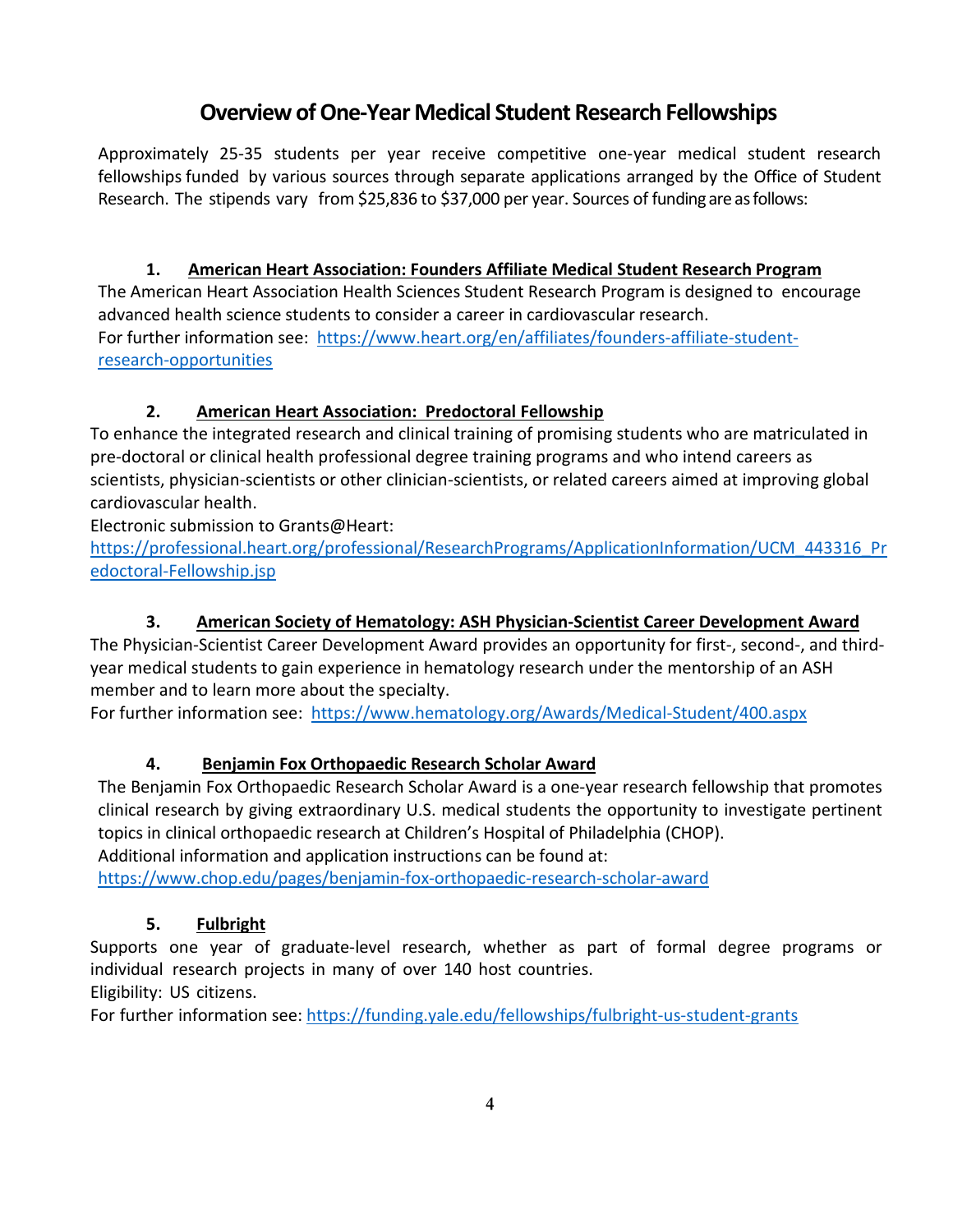## **6. Gates/Cambridge**

Supports 1-3 years of graduate-level research or study in any degree program at Cambridge. Eligibility: no citizenship restrictions; separate competitions for US and non-US applicants. For further information see:<http://www.gatescambridge.org/about>

## **7. Global Health Equity Scholars Fellowship**

The Global Health Equity Scholars Program is an initiative between Yale University, University of California at Berkeley, and Stanford and Florida International Universities, to support one-year research training of post and predoctoral fellows at 12 partnering international institutions. The GHES program is one of five supported by the Global Health Program for Fellows and Scholars funded by the Fogarty International Center at NIH. This program brings together a consortium that includes the University of California, Berkeley, Florida International University, Stanford University, and Yale University.

For further information see: <https://publichealth.yale.edu/education/training/ghes/>

# **8. Harvard/MGH Research Fellowship -- Orthopaedics Sports Medicine and Joint Reconstruction**

Third-year medical students (MS3) are invited to apply for a Clinical Research Fellowship in Orthopaedic Sports Medicine and Joint Reconstruction at the Massachusetts General Hospital (MGH), a Harvard teaching hospital. The selected Research Fellow will be the 10th to go through this program, one of the longest-running research fellowships in the country. This is an extremely competitive fellowship that is awarded to one (1) rising fourth-year medical student who has demonstrated a keen interest in orthopaedics and is a competitive candidate for orthopaedic residency.

# **9. JH Milstone Fund**

The research can focus on the genetics, biochemistry or cell biology of coagulation or thrombolysis or on the causes, pathogenesis, diagnosis or treatment of bleeding and clotting disorders. In the absence of preliminary data, appropriate mentors and/or collaborators are important. This opportunity is open to Yale students, residents and fellows working with a mentor at Yale.

For further information contact Richard Carr at [richard.carr@yale.edu.](mailto:richard.carr@yale.edu)

# **10. Luce**

Supports one-year internships, including medical research, in Asia for applicants with little or no experience in Asia. Eligibility: US citizens; not older than 29 years of age. For further information, see <https://funding.yale.edu/external-award/luce-scholars-program>

# **11. NIH-Marshall**

Supports 2-3 years of graduate-level research or study in any degree program in the UK. Features special partnerships with Imperial College, London, and US National Institutes of Health, among others. Eligibility: US citizens; up until three years after graduating from their undergraduate institution. For further information, see: <https://funding.yale.edu/external-award/marshall-scholarship>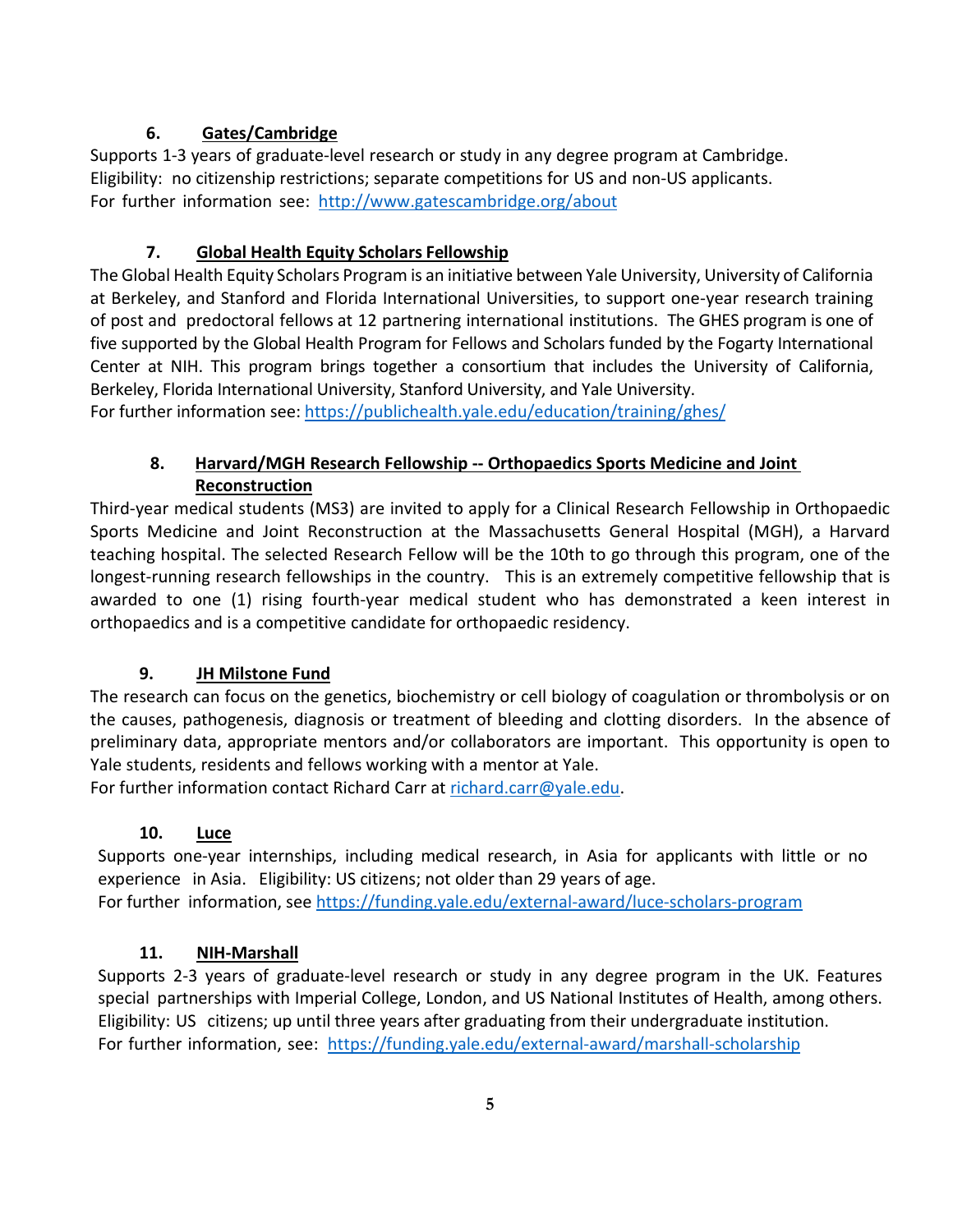# **12. NIH Medical Research Scholars Program**

This program builds on the focus and goals of the NIH Clinical Research Training Program and the HHMI-NIH Research Scholars Program of training the next generation of medical researchers and providing research opportunities in basic, clinical, translational, population health research. For further information see: <https://clinicalcenter.nih.gov/training/mrsp/>

# 13. NIH-NIDDK Medical Student Research Training Fellowship

The NIH-NIDDK Medical Student Research Training Program will support up to three medical students per year in association with NIDDK sponsored Centers and NIDDK funded training grants at Yale School of Medicine. For additional information please visit: [https://www.niddk.nih.gov/research](https://www.niddk.nih.gov/research-funding/process/apply/funding-mechanisms/t32/medical-student-research-training-supplement)[funding/process/apply/funding-mechanisms/t32/medical-student-research-training-supplement](https://www.niddk.nih.gov/research-funding/process/apply/funding-mechanisms/t32/medical-student-research-training-supplement)

# **14. Rhodes**

Supports 1-3 years of graduate-level research or study in any degree program at Oxford. Eligibility: restricted to citizens of the US, selected British Commonwealth countries, and Germany. US applicants may be no older than 24 years of age.

For further information, see: https://funding.yale.edu/external-award/rhodes-scholarship

# **15. Sarnoff Award**

This is a one-year fellowship in cardiovascular related research awarded to students upon application to do research at another research facility in the United States. A separate application is required. For further details please email Dr. Daniel Greif at daniel.greif@yale.edu.

For further information see<https://sarnofffellowship.com/Default.asp>

# **16. Yale Endowed One-Year Student Research Fellowships**

The Office of Student Research funds named endowed research fellowships through this mechanism. A separate application is required. For additional information please email the Office of Student Research at osr.med@yale.edu. Additional information is available at the Office of Student Research website at <https://medicine.yale.edu/education/research/student/fundingop/oneyearfellowships/yalefellowships.aspx>

# **17. YCCI Multi-Disciplinary Pre-Doctoral Training Program in Translational Research**

The YCCI Multidisciplinary Pre-doctoral Training Program in Translational Research is a one year research fellowship that students conducting translational research may apply to. Additional information and application instructions can be found at: <https://medicine.yale.edu/ycci/education/predoc/>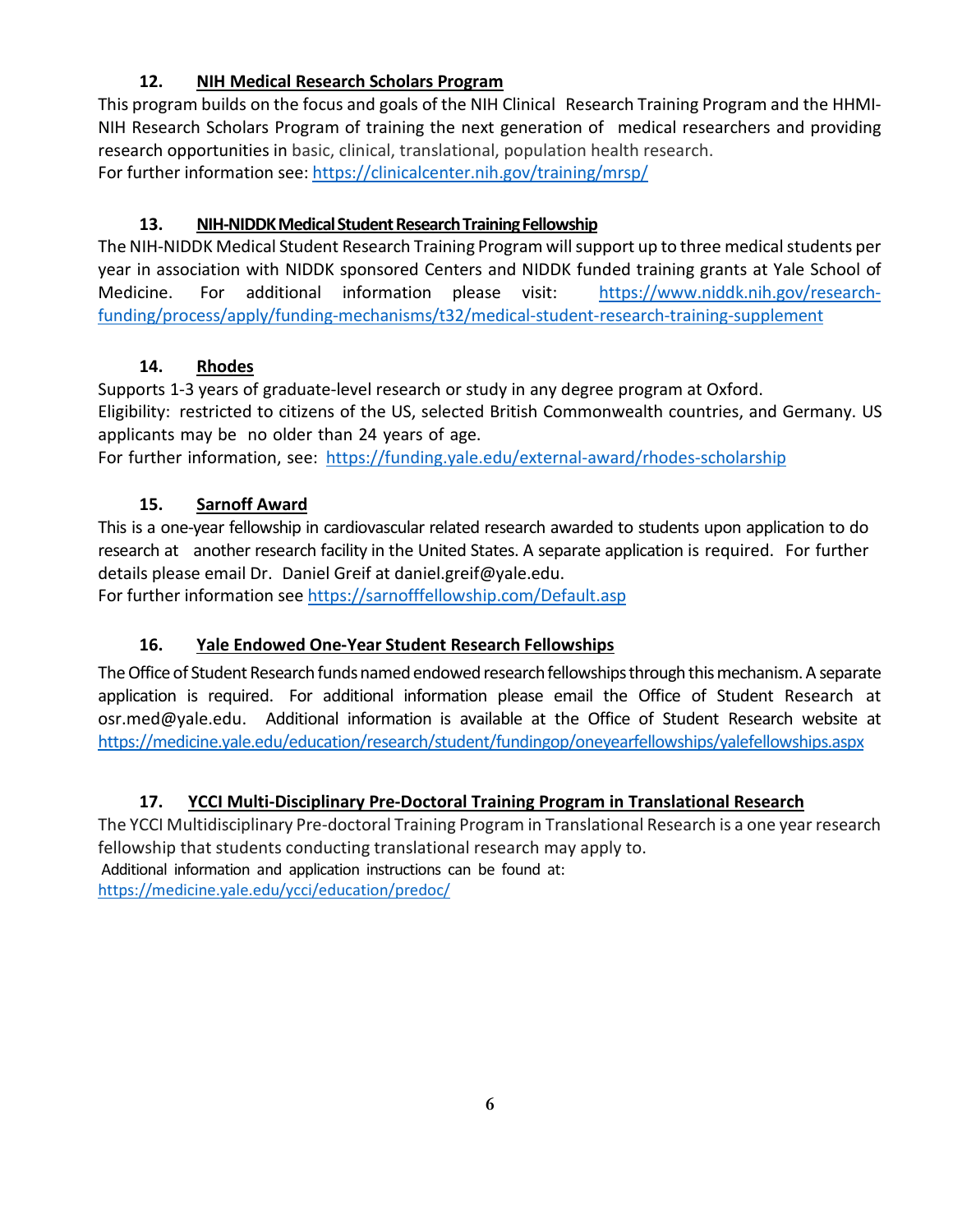# **IMPORTANT:**

- **Students interested in one-year medical student research fellowships are encouraged to apply for more than one source of funding.** Our office will discuss multiple funding choices with students so that they will have an excellent chance of receiving a one-year medical student research fellowship. Our goal is to have every deserving Yale medical student receive funding.
- Additional information on all fellowships is available through the **Office of Student Research website at [https://medicine.yale.edu/education/research/student/fundingop/oneyearfellowships/.](https://medicine.yale.edu/education/research/student/fundingop/oneyearfellowships/)** Please note: If you are interested in applying to any of the one year medical student research fellowships, please contact Anne Kellett at anne.kellett@yale.edu at least 10 days prior to the fellowship submission deadline as there may be additional forms that are required to be completed through Yale's Office of Sponsored Projects before the fellowship application can be submitted to the funding agency.

**ALL APPLICATIONS REQUIRE A PROGRESS LETTER FROM THE ADVISOR. (MSPE: MEDICAL STUDENT PERFORMANCE EVALUATION FORMERLY CALLED THE DEAN'S LETTER). STUDENTS SHOULD CONTACT DEANNA CALVERT IN THE OFFICE OF STUDENT AFFAIRS at**  [deanna.calvert@yale.edu](file://cfs.yale.edu/home/691108-MSTDNT_Student_Research-Student_Files/2018OneYearResFellowshipOppMtg/deanna.calvert@yale.edu%20) **4 weeks prior to the application deadline specified.**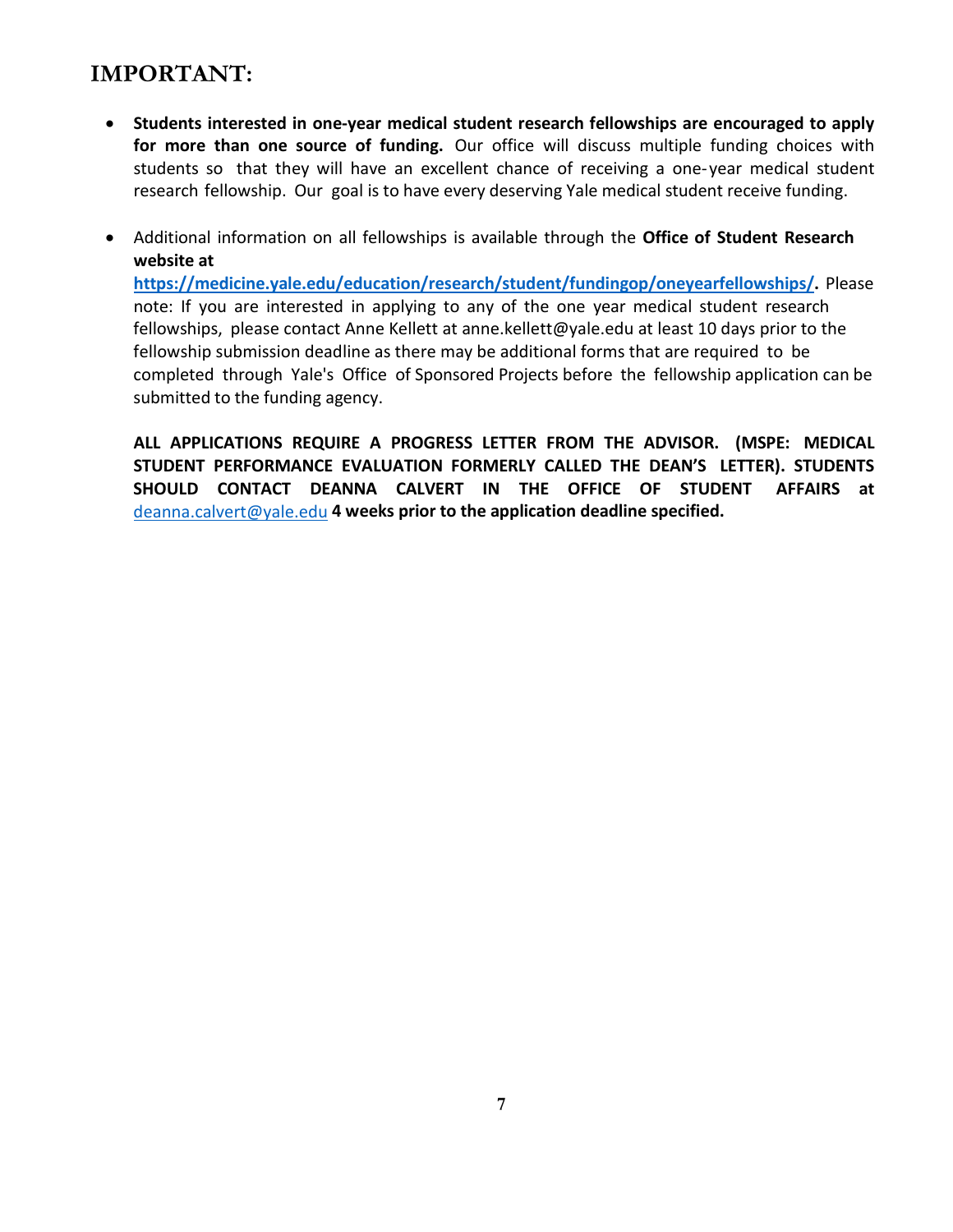#### **Tom Gilliland, MD**

#### Class of 2015

Tom was a Sarnoff Fellow in the 2013-2014 academic year. Research Project Title: Regulation of cholesterol homeostasis by long non-coding RNAs. Yale Mentor: Lauren Cohn, MD (Sarnoff sponsor), Peter Tontonoz, MD, PhD (UCLA research mentor).

Please contact Tom at: [tcgilliland@mgh.harvard.edu](mailto:tcgilliland@mgh.harvard.edu) .

### **Alexandra Junn**

#### Class of 2022

Alexandra was a Yale School of Medicine One Year Medical Student Research Fellow in the 2020- 21 academic year. Project title: The Impact of an Expanded Definition of Health on Normative Questions. Yale mentor: Dr. Sarah Hull. Please contact Alexandra at [alexandra.junn@yale.edu](mailto:alexandra.junn@yale.edu) .

#### **David Peprah**

#### Class of 2022

David was an NIH Research Scholar during the 2020-2021 academic year. Project Title: Diabetes and diabetic retinopathy in African-born blacks Living in America: a cross-sectional study. Mentor: Emily Chew, MD (NIH/National Eye Institute). Please contact David at: [dkpeprah@gmail.com](mailto:dkpeprah@gmail.com) .

#### **Nensi Ruzgar**

#### Class of 2022

Nensi was a Yale School of Medicine One Year Medical Student Research Fellow in the 2020-2021 academic year. Project title: The Development of a Clinically Catalogued Tumor Biobank in Uganda. Yale mentor: Dr. Emily Christison-Lagay. Please contact Nensi at [nensi.ruzgar@yale.edu](mailto:nensi.ruzgar@yale.edu) .

#### **Shobana Subramanian**

### Class of 2022

Shobana was a Yale School of Medicine One Year Medical Student Research Fellow in the 2020-2021 academic year. Research Project Title: Presynaptic plasticity in the calyx of Held synapse involves structural changes in F-actin and vesicle pools. Yale Mentor: Elizabeth Jonas, MD. Please contact Shobana at: [shobana.subramanian@yale.edu](mailto:shobana.subramanian@yale.edu)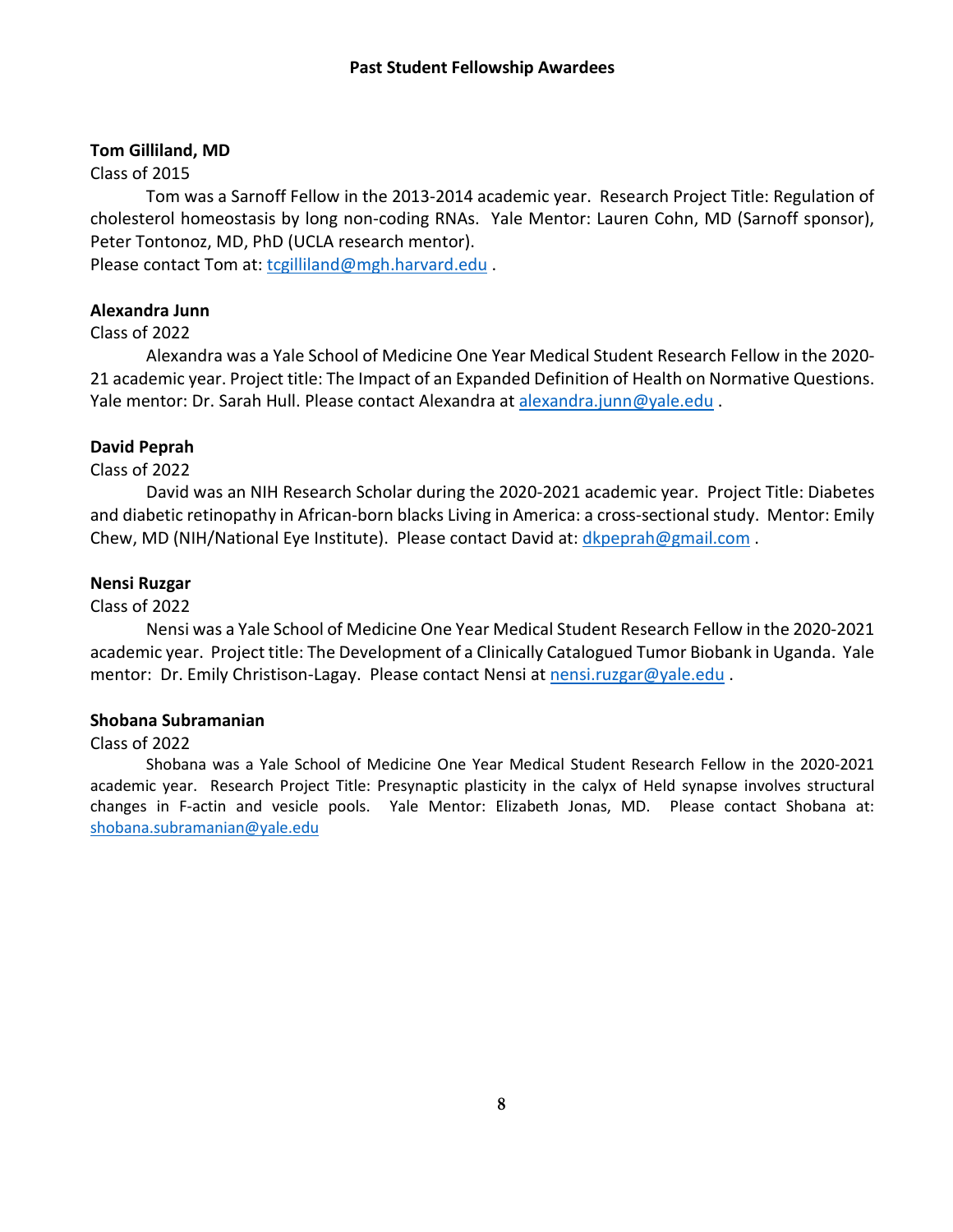## **Yale University School of Medicine, Office of Student Research One-Year Medical Student Research Fellowship Opportunities Beginning July 1, 2022**

| Award                                                                                                                       | <b>Location</b> of<br>Research | Number of<br>Awards     | <b>Stipend</b>                                                       | Apply To                                                                                                                                                                                                                                                                                         | Application<br>Due OSR         | Institution<br>Deadline                                                                                                                                                           |
|-----------------------------------------------------------------------------------------------------------------------------|--------------------------------|-------------------------|----------------------------------------------------------------------|--------------------------------------------------------------------------------------------------------------------------------------------------------------------------------------------------------------------------------------------------------------------------------------------------|--------------------------------|-----------------------------------------------------------------------------------------------------------------------------------------------------------------------------------|
| Harvard/MGH Research Fellowship-Orthopaedics Sports<br>Medicine and Joint Reconstruction                                    | Harvard/MGH Sports<br>Medicine | $\mathbf{1}$            | Salary plus full<br>benefits                                         | Dr. Scott Martin, Director, Joint<br>Preservation Service, Director of MGH<br>Sports Medicine Fellowship, Associate<br>Professor of Orthopaedic Surgery, Team<br>Physician for New England Patriots,<br>Head Team Physician for New England<br>Revolution.<br>scottmartinresearchgroup@gmail.com | N/A                            | December 15, 2021 for<br>priority consideration. A<br>second deadline of January<br>24, 2022 will be available<br>for those who could not<br>apply for priority<br>consideration. |
| Benjamin Fox Orthopaedic Research Scholar Award                                                                             | CHOP                           | UL                      | \$30,000                                                             | Dr. John M. Flynn with online<br>application at CHOP,<br>flynnj@email.chop.edu.                                                                                                                                                                                                                  | N/A                            | <b>TBD</b>                                                                                                                                                                        |
| Yale Center for Clinical Investigation (YCCI) Multi-Disciplinary<br>Pre-Doctoral Training Program in Translational Research | Yale                           | $Up$ to $3$             | \$25,836                                                             | Yale Center for Clinical Investigation                                                                                                                                                                                                                                                           | N/A                            | TBD                                                                                                                                                                               |
| Sarnoff                                                                                                                     | Other                          | UL                      | \$35,000                                                             | Contact Dana Boyd at<br>ddboyd@SarnoffFoundation.org                                                                                                                                                                                                                                             | N/A                            | 01/12/2022                                                                                                                                                                        |
| Yale Endowed:<br>Anonymous, Gardner, Gershon, Hirsch, Rosenberg, Weiss                                                      | Yale                           | $6-8$                   | \$25,836                                                             | <b>OSR</b>                                                                                                                                                                                                                                                                                       | 04/09/2022                     | 04/09/2022                                                                                                                                                                        |
| NIH Medical Research Scholars Program                                                                                       | <b>NIH</b>                     | UL                      | \$37,000                                                             | NIH on-line                                                                                                                                                                                                                                                                                      | N/A                            | 01/07/2022                                                                                                                                                                        |
| NIH-NIDDK Medical Student Research Training Fellowship                                                                      | Yale                           | 1 per T32 grant at Yale | \$25,836                                                             | OSR                                                                                                                                                                                                                                                                                              | 12/17/2021<br>&<br>03/18/2022  | 01/15/2022<br>&<br>04/16/2022                                                                                                                                                     |
| American Heart Association Founders Affiliate Medical<br>Student Research Program                                           | Yale                           | UL                      | \$20,000 (if<br>awarded OSR<br>will<br>supplement up<br>to \$25,836) | OSR & American Heart<br>Association                                                                                                                                                                                                                                                              | 4 weeks before AHA<br>deadline | TBD                                                                                                                                                                               |
| American Heart Association Predoctoral Fellowship                                                                           | Yale                           | UL                      | \$25,836                                                             | OSR & American Heart Association via<br>Grants@Heart                                                                                                                                                                                                                                             | 4 weeks before AHA<br>Deadline | <b>TBD</b>                                                                                                                                                                        |
|                                                                                                                             |                                |                         |                                                                      |                                                                                                                                                                                                                                                                                                  |                                |                                                                                                                                                                                   |